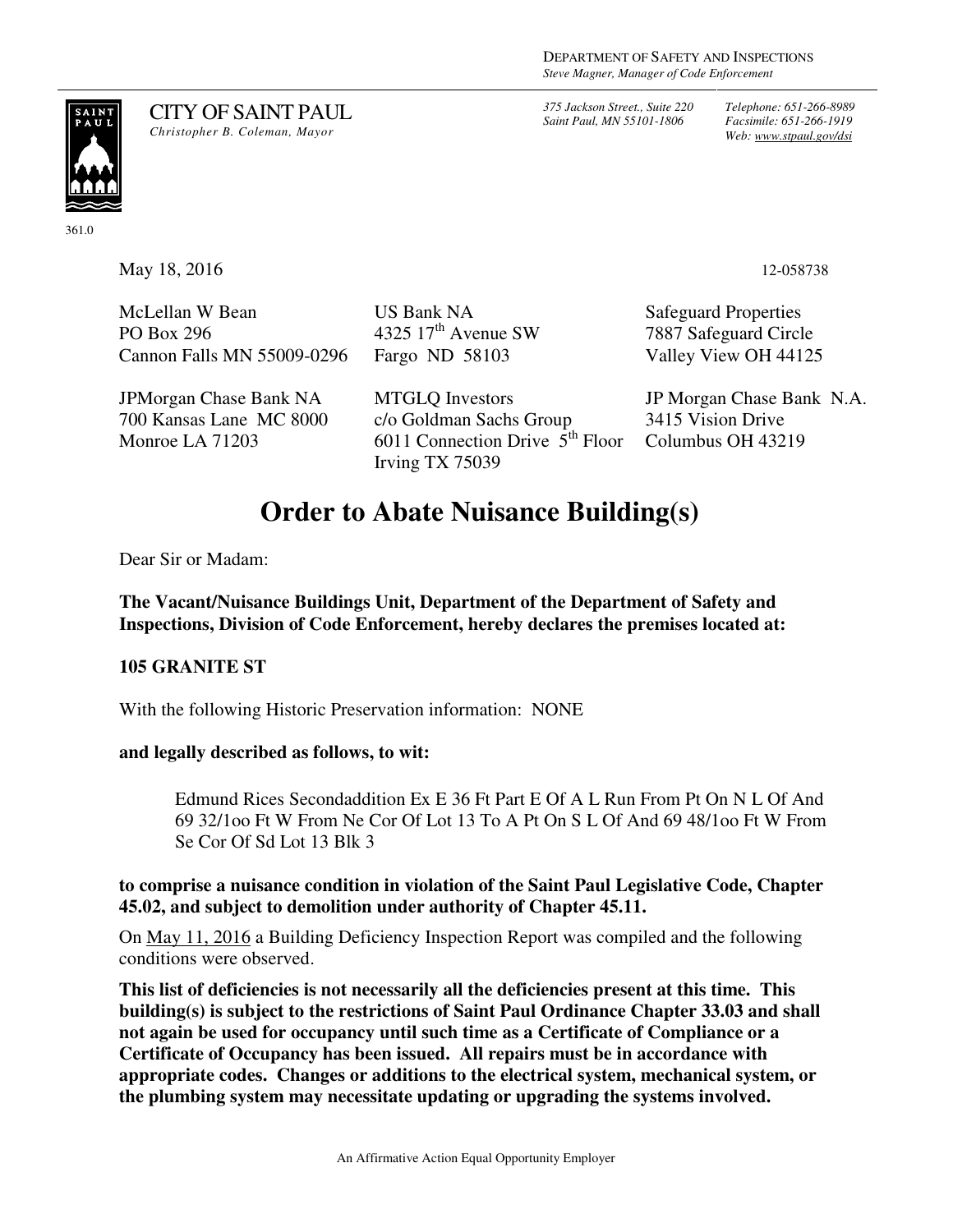May 18, 2016 105 GRANITE ST Page 2

This is a one-story, wood frame, single-family dwelling with a detached wood frame shed.

## **List of Deficiencies:**

- Damage to soffit, fascia and eaves.
- Broken windows and torn screens.
- Rotted wood and chipped paint on window frames.
- Cracks in foundation.
- Water is off.
- Electricity is off.
- Abandoned vehicle in driveway.
- Numerous neighborhood complaints.
- Category 2 vacant building since May 21, 2012.
- Bank has been unresponsive to mailings and phone calls.

As owner, agent or responsible party, you are hereby notified that if these deficiencies and the resulting nuisance condition is not corrected by **June 17, 2016** the Department of Safety and Inspections, Division of Code Enforcement, will begin a substantial abatement process to demolish and remove the building(s). The costs of this action, including administrative costs and demolition costs will be assessed against the property taxes as a special assessment in accordance with law.

As first remedial action, a Code Compliance Inspection Report must be obtained from the Building Inspection and Design Section, 375 Jackson Street, Suite 220, (651) 266-8989. This inspection will identify specific defects, necessary repairs and legal requirements to correct this nuisance condition. You may also be required to post a five thousand dollar (\$5,000.00) performance bond with the Department of Safety and Inspections before any permits are issued, except for a demolition permit. Call the Department of Safety and Inspections for more information at 651-266-8989.

If this building is located in a historic district or site (noted on page 1, above, just below the property address) then you must contact Heritage Preservation (HPC) staff to discuss your proposal for the repairs required by this order and compliance with preservation guidelines. Copies of the guidelines and design review application and forms are available from the Department of Safety and Inspections web site (see letterhead) and from the HPC staff. No permits will be issued without HPC review and approval. HPC staff also can be reached by calling 651-266-9078.

As an owner or responsible party, you are required by law to provide full and complete disclosure of this "Order to Abate" to all interested parties, all present or subsequent renters and any subsequent owners. The property shall not be sold, transferred or conveyed in any manner until the Nuisance Conditions have been abated and the Certificate of Code Compliance or Certificate of Occupancy has been issued.